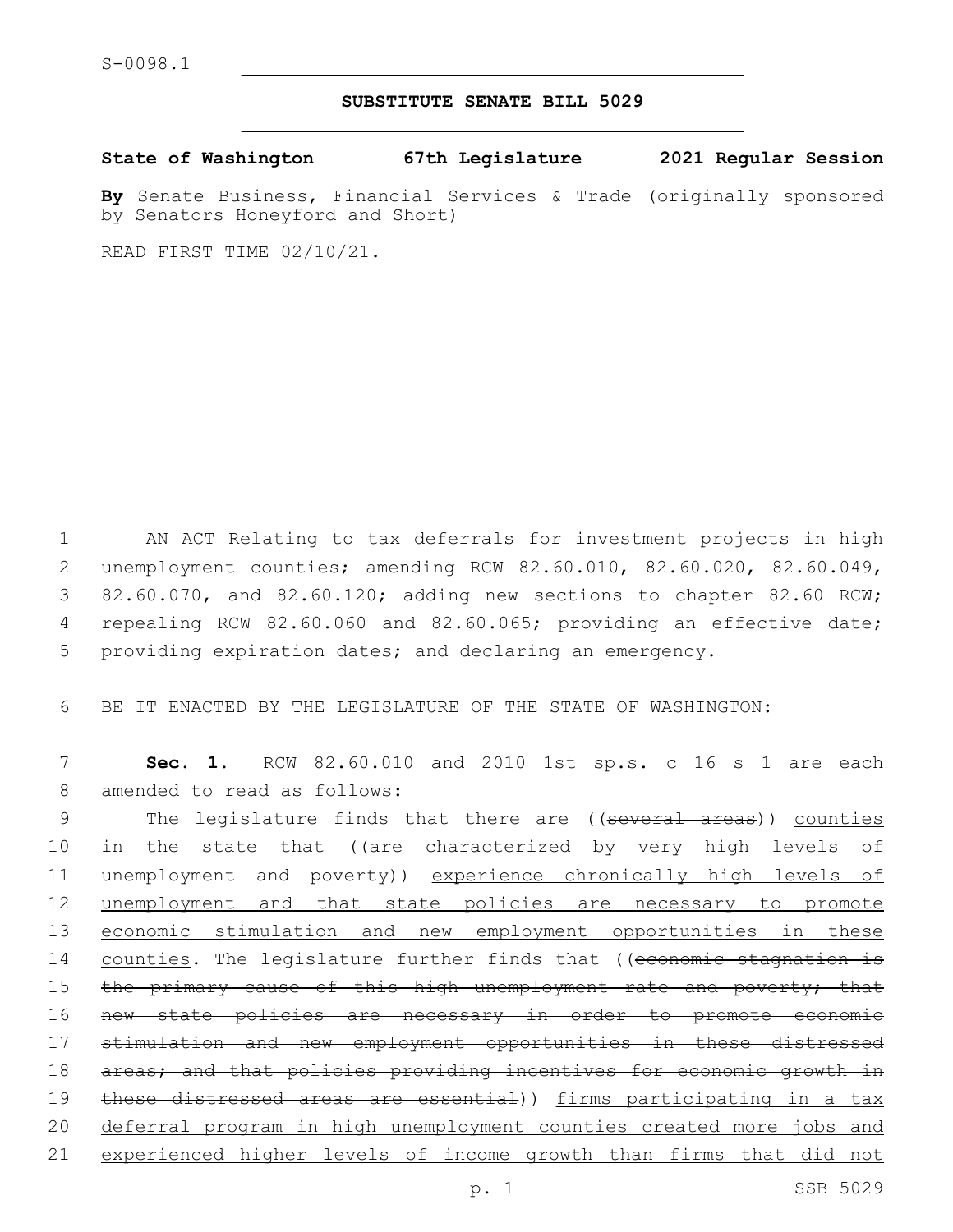participate in the deferral. For these reasons, the legislature reestablishes a tax deferral program to be effective solely in ((distressed)) counties experiencing high levels of unemployment. The legislature declares that this limited program serves the vital public purpose of creating employment opportunities and reducing poverty in ((the distressed)) counties experiencing levels of 7 unemployment that are higher than those of the state.

8 **Sec. 2.** RCW 82.60.020 and 2010 1st sp.s. c 16 s 2 are each 9 amended to read as follows:

10 Unless the context clearly requires otherwise, the definitions in 11 this section apply throughout this chapter.

12 (1) "Applicant" means a person applying for a tax deferral under 13 this chapter.

14 (2) "Department" means the department of revenue.

15 (3) "Eligible area" means ( $($  +

16 (a) Through June 30, 2010, a rural county as defined in RCW 17 82.14.370; and

18  $(b)$  Beginning July 1, 2010,) a qualifying county.

19 (4)(a) "Eligible investment project" means an investment project 20 that is located, as of the date the application required by ((RCW 21 82.60.030)) section 3 of this act is received by the department, in 22 an eligible area as defined in subsection (3) of this section.

 (b) "Eligible investment project" does not include any portion of an investment project undertaken by a light and power business as defined in RCW 82.16.010(4), other than that portion of a cogeneration project that is used to generate power for consumption within the manufacturing site of which the cogeneration project is an integral part, or investment projects that have already received 29 deferrals under this chapter.

30 (5) "Initiation of construction" has the same meaning as in RCW 82.63.010.31

 (6) "Investment project" means an investment in qualified buildings or qualified machinery and equipment, including labor and services rendered in the planning, installation, and construction of 35 the project.

36 (7) "Manufacturing" means the same as defined in RCW 82.04.120. 37 "Manufacturing" also includes:

38 (a) ((Before July 1, 2010: (i) Computer programming, the 39 production of computer software, and other computer-related services,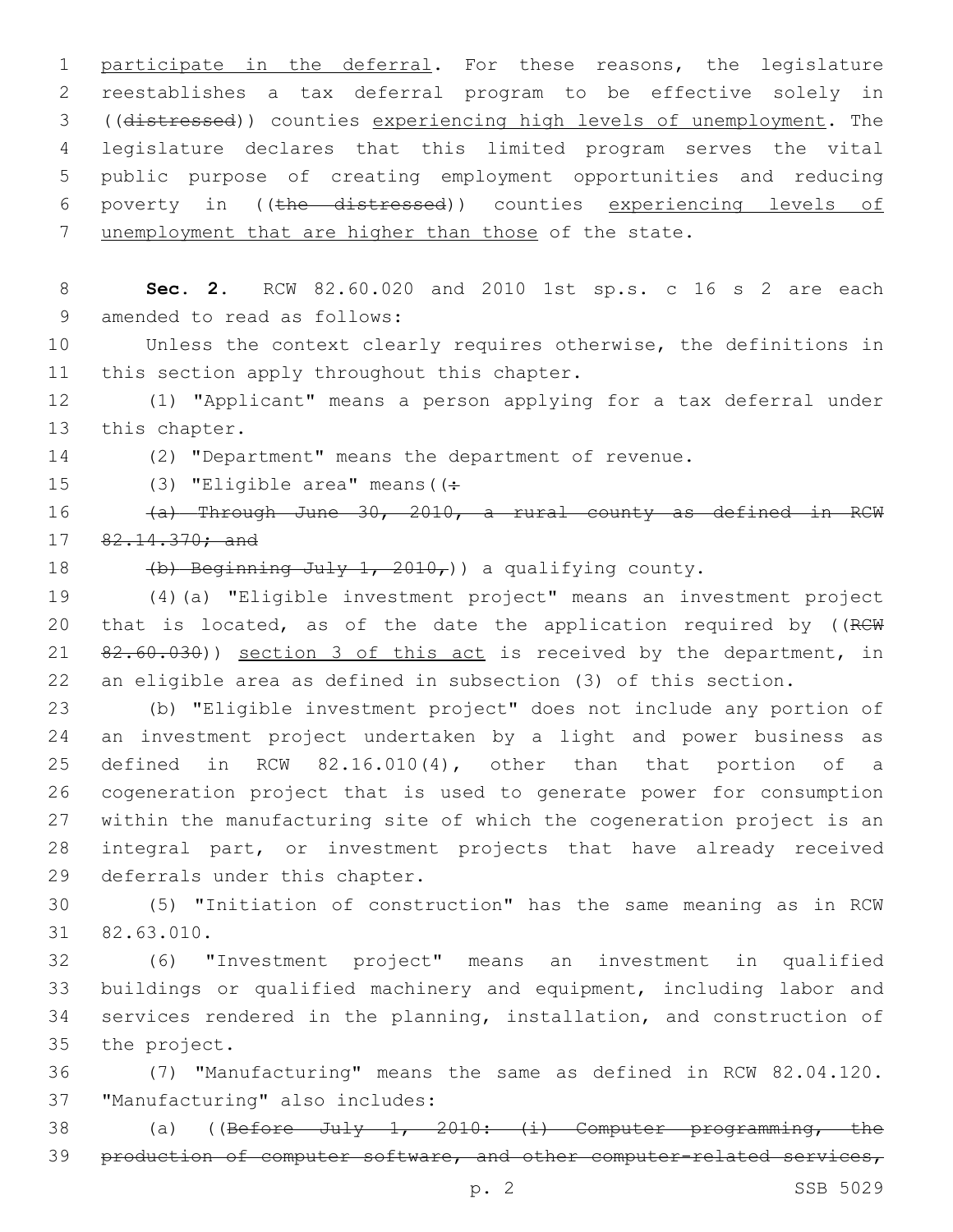1 but only when the computer programming, production of computer 2 software, or other computer-related services are performed by a 3 manufacturer as defined in RCW 82.04.110 and contribute to the 4 production of a new, different, or useful substance or article of 5 tangible personal property for sale; (ii) the activities performed by 6 research and development laboratories and commercial testing 7 laboratories; and (iii) the conditioning of vegetable seeds; and

8 (b) Beginning July 1, 2010: (i)) The activities performed by 9 research and development laboratories and commercial testing 10 laboratories; and  $((\pm i)^{\pm}$  the))

11 (b) The conditioning of vegetable seeds.

12 (8) "Meaningful construction" means an active construction site, 13 where excavation of a building site, laying of a building foundation, 14 or other tangible signs of construction are taking place and that 15 clearly show a progression in the construction process at the 16 location designated by the taxpayer in the application for deferral. 17 Planning, permitting, or land clearing before excavation of the 18 building site, without more, does not constitute "meaningful 19 construction."

20 (9) "Person" has the meaning given in RCW 82.04.030.

21 (((49))) (10) "Qualified buildings" means construction of new structures, and expansion or renovation of existing structures for the purpose of increasing floor space or production capacity used for manufacturing or research and development activities, including plant offices and warehouses or other facilities for the storage of raw material or finished goods if such facilities are an essential or an integral part of a factory, mill, plant, or laboratory used for manufacturing or research and development. If a building is used partly for manufacturing or research and development and partly for other purposes, the applicable tax deferral must be determined by apportionment of the costs of construction under rules adopted by the 32 department.

33 (((410))) (11) "Qualified employment position" means a permanent 34 full-time employee employed in the eligible investment project during 35 the entire tax year. The term "entire tax year" means a full-time 36 position that is filled for a period of  $((\text{true1ve}))$  12 consecutive 37 months. The term "full-time" means at least ((thirty-five)) 35 hours 38 a week, ((<del>four hundred fifty-five</del>)) 455 hours a quarter, or ((one 39 thousand eight hundred twenty)  $1,820$  hours a year.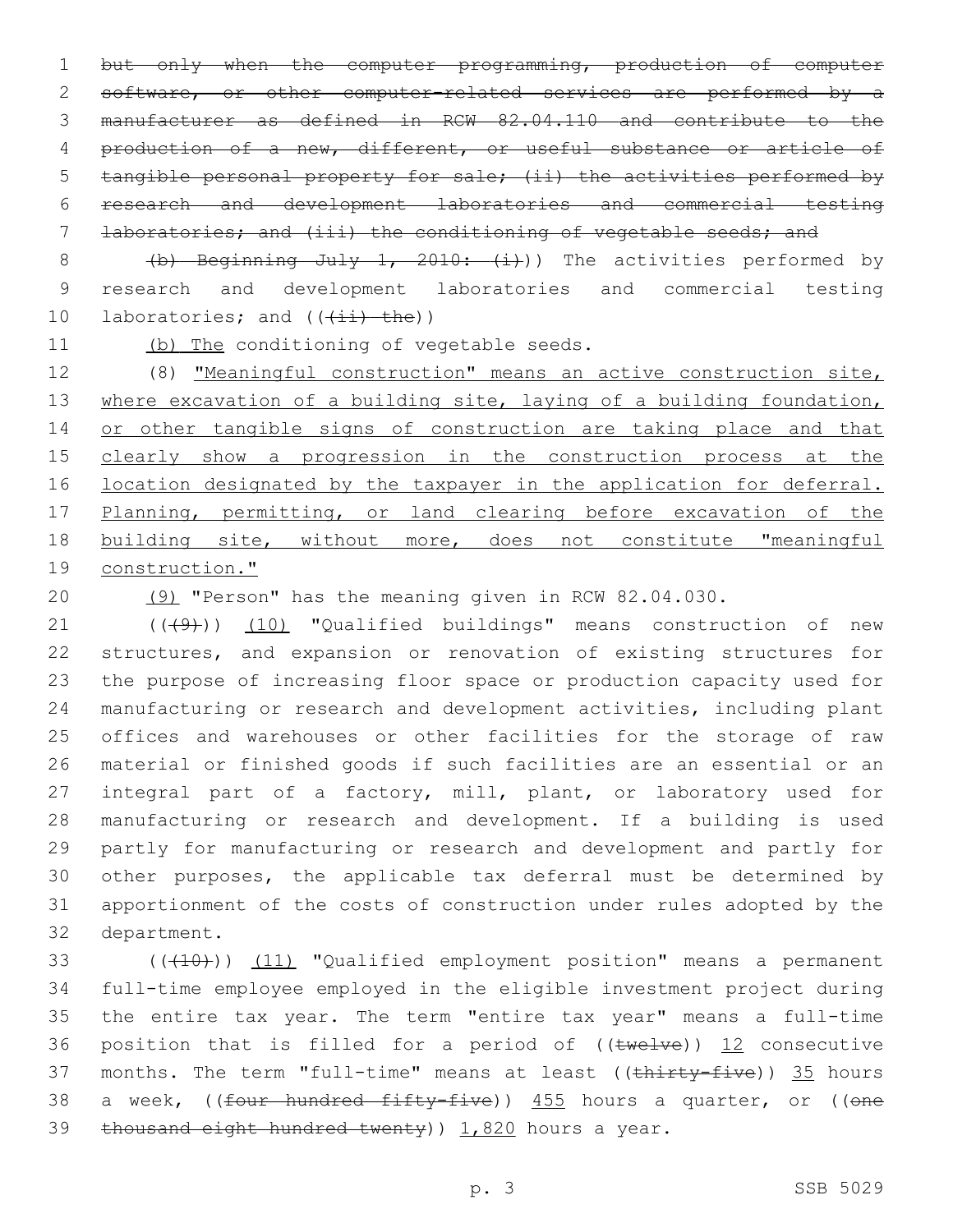(((11))) (12) "Qualified machinery and equipment" means all new industrial and research fixtures, equipment, and support facilities that are an integral and necessary part of a manufacturing or research and development operation. "Qualified machinery and equipment" includes: Computers; software; data processing equipment; laboratory equipment; manufacturing components such as belts, pulleys, shafts, and moving parts; molds, tools, and dies; operating structures; and all equipment used to control or operate the 9 machinery.

10 ((+12))) (13) "Qualifying county" means a county that has an unemployment rate, as determined by the employment security 12 department, which is at least ( $(\text{twenty})$ ) 20 percent above the state average for the three calendar years immediately preceding the year in which the list of qualifying counties is established or updated, 15 as the case may be, as provided in RCW 82.60.120.

16 ((+13))) (14) "Recipient" means a person receiving a tax deferral 17 under this chapter.

18 (( $(14)$ )) (15) "Research and development" means the development, refinement, testing, marketing, and commercialization of a product, service, or process before commercial sales have begun, but only when such activities are intended to ultimately result in the production of a new, different, or useful substance or article of tangible personal property for sale. As used in this subsection, "commercial sales" excludes sales of prototypes or sales for market testing if 25 the total gross receipts from such sales of the product, service, or 26 process do not exceed ((one million dollars)) \$1,000,000.

 NEW SECTION. **Sec. 3.** A new section is added to chapter 82.60 28 RCW to read as follows:

 (1) Application for deferral of taxes under this chapter must be made before initiation of the construction of the investment project or acquisition of equipment or machinery. The application must be made to the department in a form and manner prescribed by the department. The application must contain information regarding the location of the investment project, the applicant's average employment in the state for the prior year, estimated or actual new employment related to the project, estimated or actual wages of employees related to the project, estimated or actual costs, time schedules for completion and operation, and other information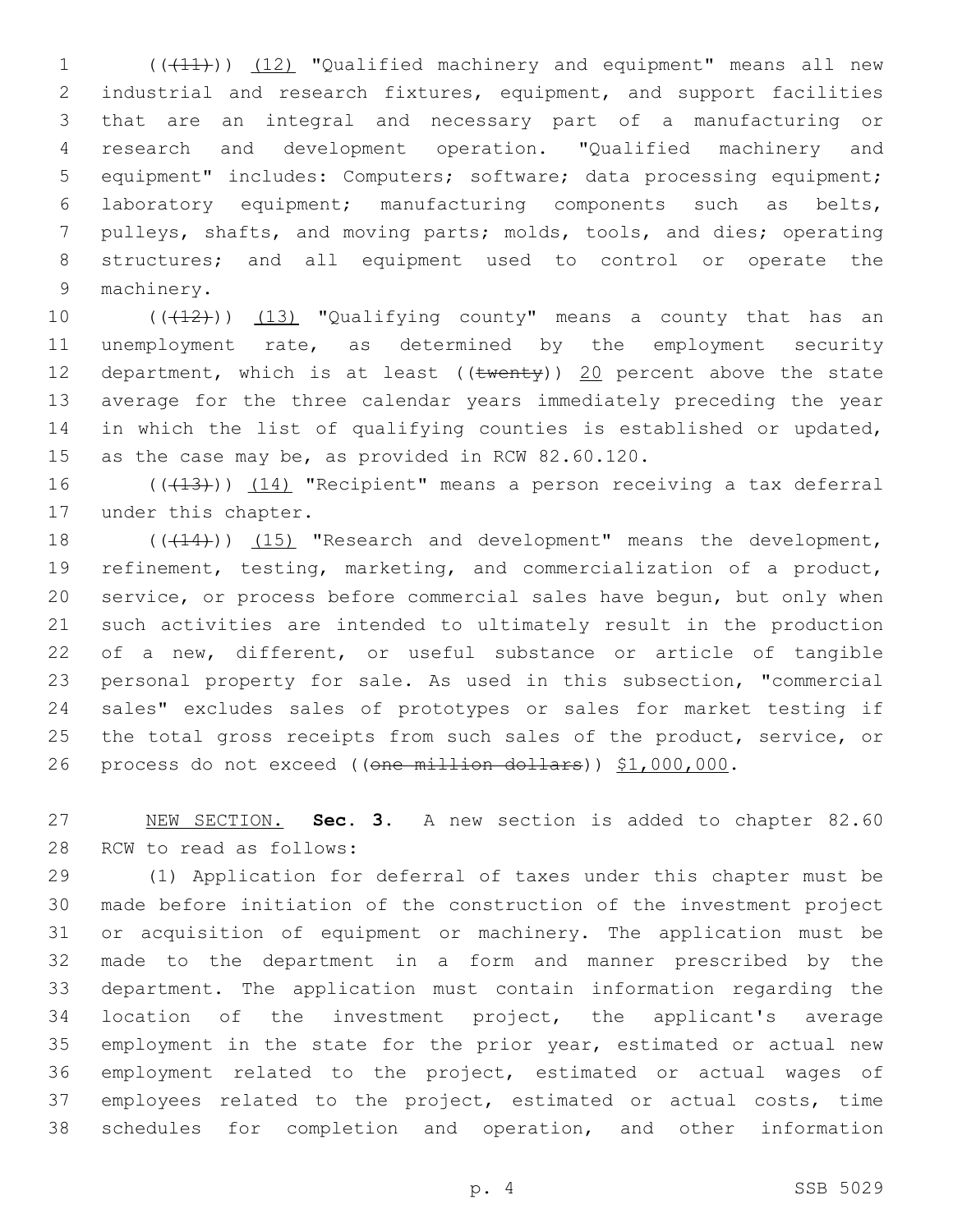required by the department. The department must rule on the 2 application within 60 days.

 (2) The department may not accept applications for the deferral 4 under this chapter after June 30, 2031.

5 (3) This section expires July 1, 2031.

 NEW SECTION. **Sec. 4.** A new section is added to chapter 82.60 7 RCW to read as follows:

 (1) The department must issue a sales and use tax deferral certificate for state and local sales and use taxes due under chapters 82.08, 82.12, and 82.14 RCW on each eligible investment 11 project.

 (2) The department must keep a running total of all deferrals granted under this chapter during each fiscal biennium. The amount of state and local sales and use taxes eligible for deferral under this chapter is limited to \$400,000 per eligible investment project per 16 person.

17 (3) This section expires July 1, 2031.

 NEW SECTION. **Sec. 5.** A new section is added to chapter 82.60 19 RCW to read as follows:

 (1) The recipient of a deferral certificate under section 4 of this act must begin meaningful construction on an eligible investment project within two years of receiving a deferral certificate, unless construction was delayed due to circumstances beyond the recipient's control. Lack of funding is not considered a circumstance beyond the 25 recipient's control.

 (2) If the recipient does not begin meaningful construction on an eligible investment project within two years of receiving a deferral certificate, the deferral certificate issued under section 4 of this act is invalid and taxes deferred under this chapter are due immediately.30

 **Sec. 6.** RCW 82.60.049 and 2010 1st sp.s. c 16 s 7 are each 32 amended to read as follows:

(1) For the purposes of this section:33

 (a) "Eligible area" also means a designated community empowerment 35 zone approved under RCW 43.31C.020.

 (b) "Eligible investment project" also means an investment project in an eligible area as defined in this section.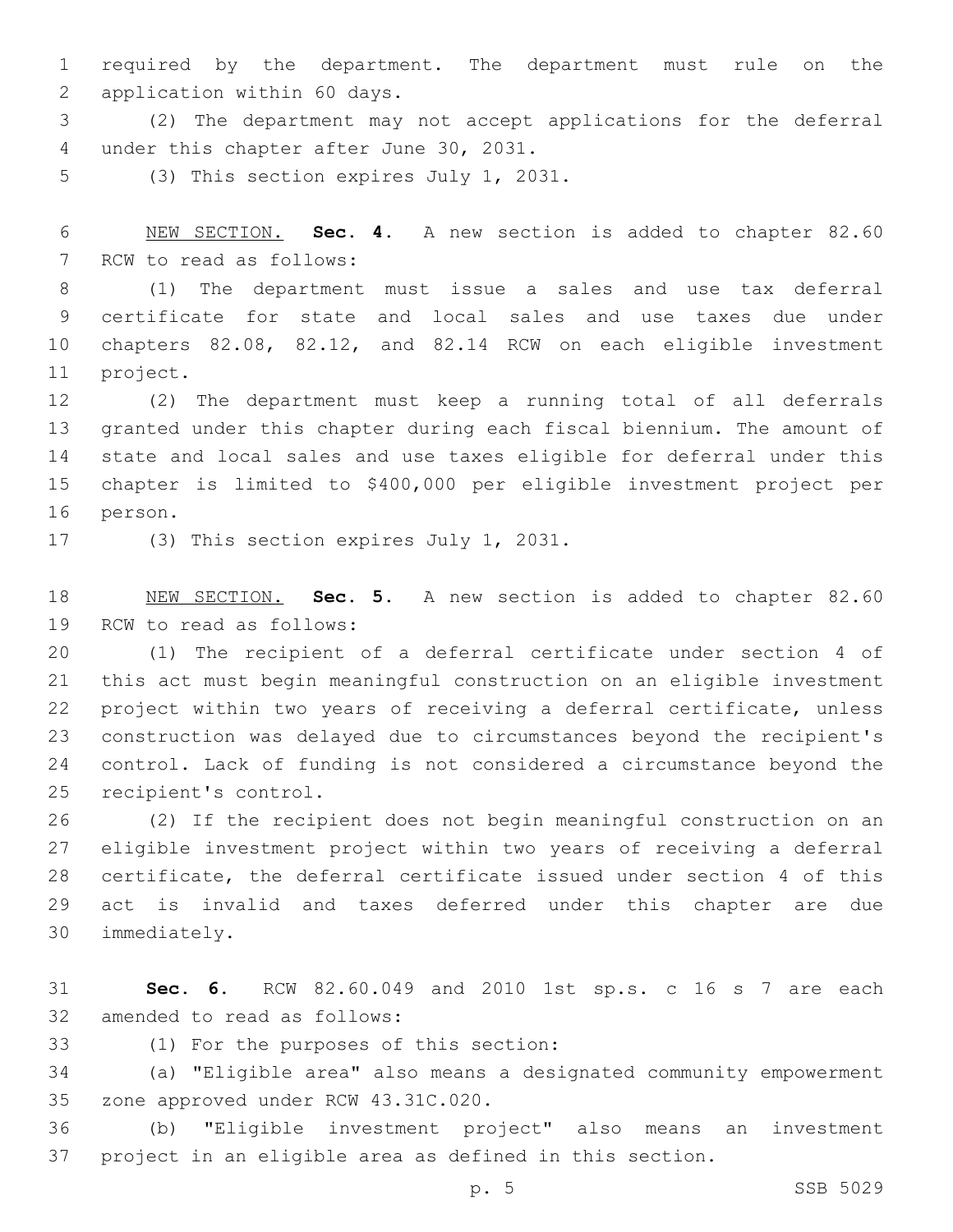(2) In addition to the provisions of ((RCW 82.60.040)) section 4 2 of this act, the department shall issue a sales and use tax deferral certificate for state and local sales and use taxes due under chapters 82.08, 82.12, and 82.14 RCW, on each eligible investment project that is located in an eligible area, if the applicant establishes that at the time the project is operationally complete:

 (a) The applicant will hire at least one qualified employment 8 position for each ((seven hundred fifty thousand dollars)) \$750,000 of investment for which a deferral is requested; and

 (b) The positions will be filled by persons who at the time of hire are residents of the community empowerment zone. As used in this subsection, "resident" means the person makes his or her home in the community empowerment zone or the county in which the zone is located. A mailing address alone is insufficient to establish that a person is a resident for the purposes of this section. The persons must be hired after the date the application is filed with the 17 department.

 (3) All other provisions and eligibility requirements of this chapter apply to applicants eligible under this section.

 (4) The qualified employment position must be filled by the end of the calendar year following the year in which the project is certified as operationally complete. If a person does not meet the requirements for qualified employment positions by the end of the second calendar year following the year in which the project is 25 certified as operationally complete, all deferred taxes are 26 immediately due.

 **Sec. 7.** RCW 82.60.070 and 2017 c 135 s 36 are each amended to 28 read as follows:

 (1)(a) Each recipient of a deferral of taxes granted under this chapter must file a complete annual tax performance report with the department under RCW 82.32.534 during the period covered by the schedule under subsection (2) of this section. If the economic benefits of the deferral are passed to a lessee as provided in RCW 82.60.025, the lessee must file a complete annual tax performance report, and the applicant is not required to file a complete annual 36 tax performance report.

37 (b) The ((department)) joint legislative audit and review 38 committee, as part of its tax preference review process under chapter 39 43.136 RCW, must use the information reported on the annual tax

p. 6 SSB 5029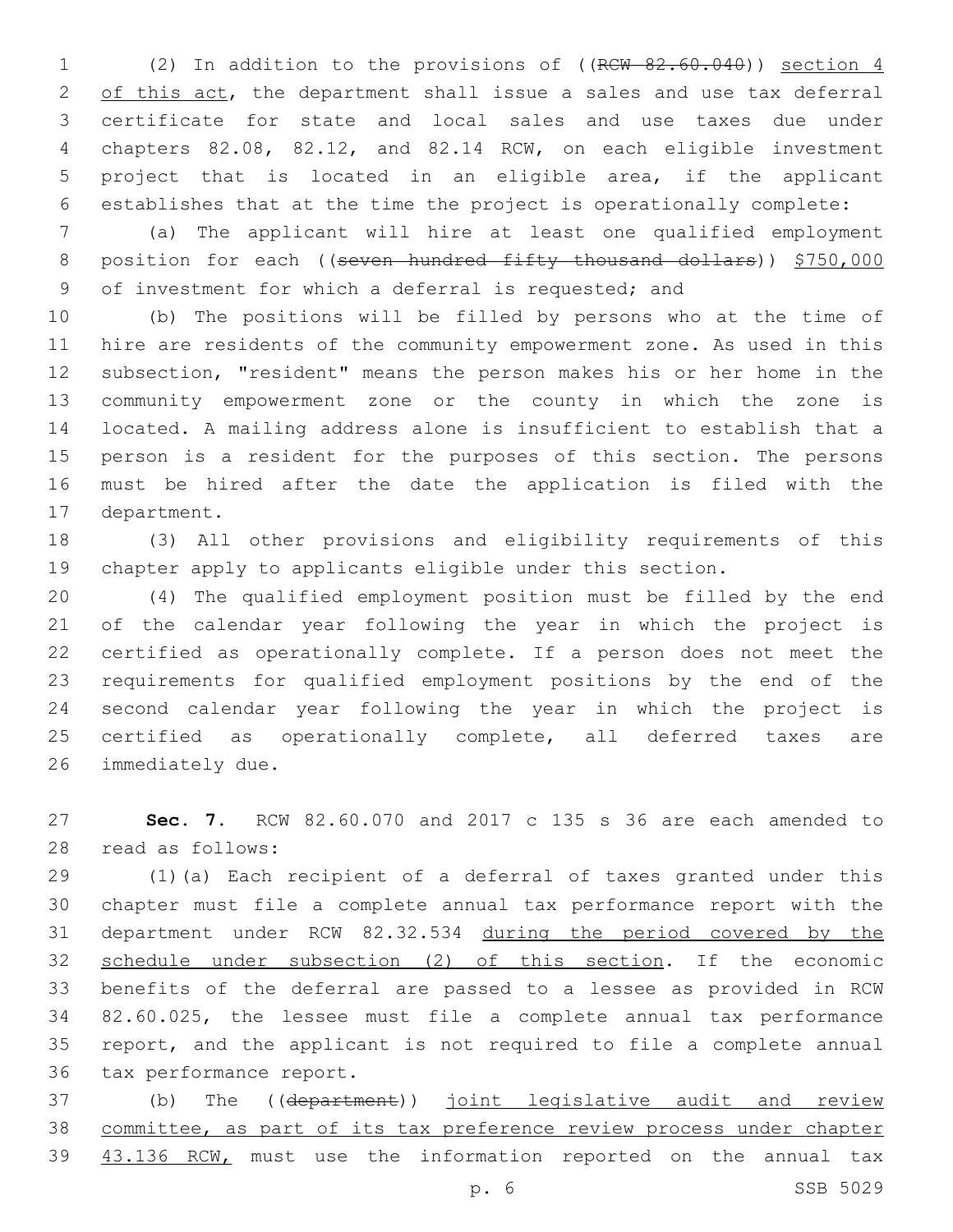1 performance report required by this section to study the tax deferral 2 program authorized under this chapter. The ((department)) committee 3 must report to the legislature by December 1, ((2018)) 2028. The 4 report must measure the effect of the program on job creation, the 5 number of jobs created for residents of eligible areas, company 6 growth, and such other factors as the ((department)) committee 7 selects.

8 (2) ((Except as provided in RCW 82.60.063, if, on the basis of a 9 tax performance report under RCW 82.32.534 or other information, the 10 department finds that an investment project is not eligible for tax 11 deferral under this chapter, the amount of deferred taxes outstanding 12 for the project, according to the repayment schedule in RCW 13 82.60.060, is immediately due.)) (a) Except as otherwise provided in 14 this chapter, taxes deferred under this chapter need not be repaid.

 (b) If the investment project is not operationally complete within five calendar years from the issuance of the tax deferral 17 certificate, or if, on the basis of the tax performance report under 18 RCW 82.32.534 or other information, the department finds that an investment project is used for purposes other than a qualified manufacturing or research and development operation at any time during the calendar year in which the investment project is certified 22 by the department as having been operationally completed, or at any 23 time during any of the seven succeeding calendar years, a portion of deferred taxes is immediately due according to the following schedule:

| 26 | Year in which   | % of deferred taxes due |
|----|-----------------|-------------------------|
| 27 | use occurs      |                         |
| 28 | $\overline{1}$  | 100%                    |
| 29 | $\overline{2}$  | 87.5%                   |
| 30 | $\underline{3}$ | 75%                     |
| 31 | $\overline{4}$  | 62.5%                   |
| 32 | $\overline{2}$  | 50%                     |
| 33 | $\underline{6}$ | 37.5%                   |
| 34 | $\overline{1}$  | 25%                     |
| 35 | 8               | 12.5%                   |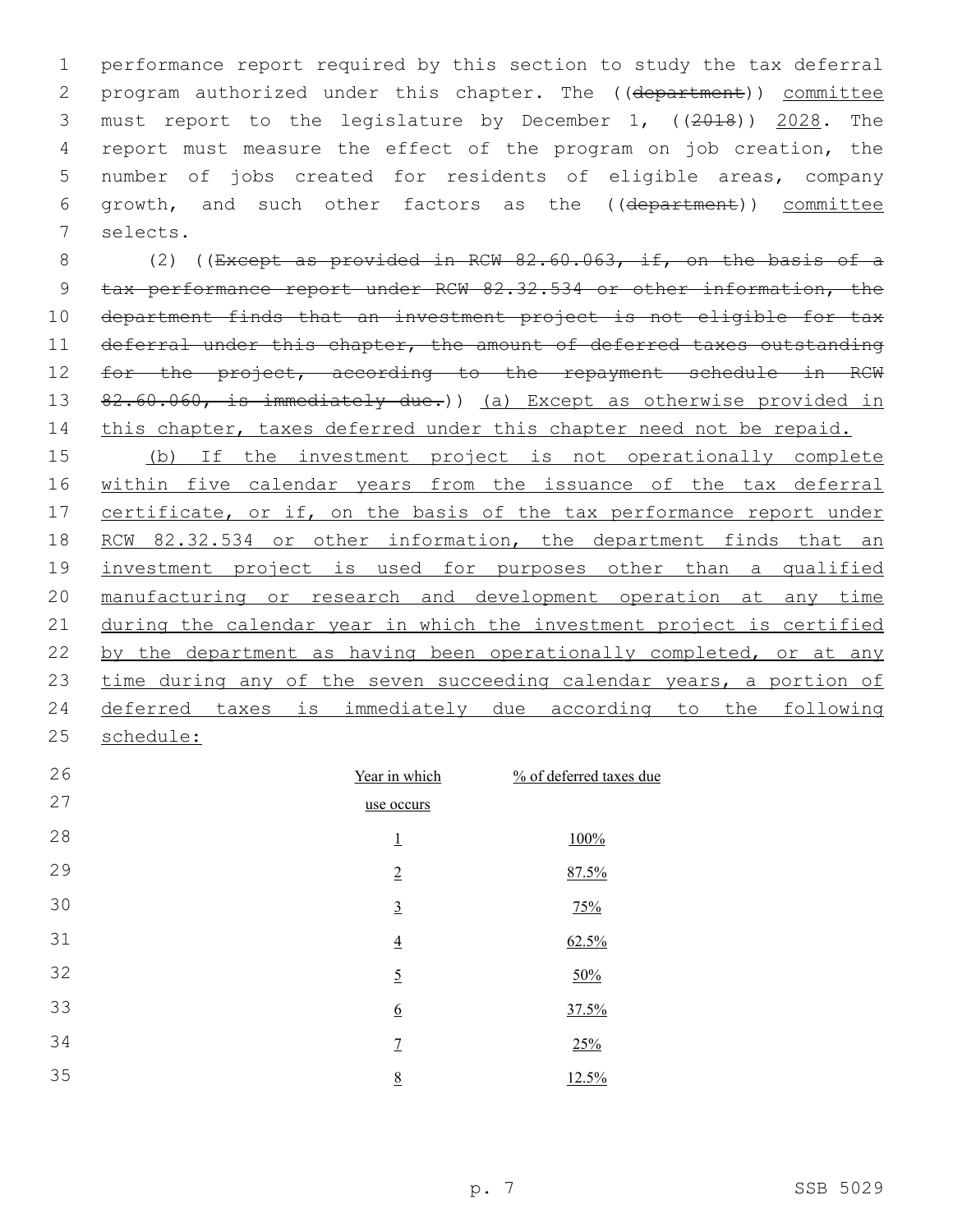1 (c) If the economic benefits of the deferral are passed to a 2 lessee as provided in RCW 82.60.025, the lessee is responsible for 3 payment to the extent the lessee has received the economic benefit.

4 (3) For purposes of ((this)) subsection (2) of this section, the 5 repayment schedule ((in RCW 82.60.060)) is tolled during the period 6 of time that a taxpayer is receiving relief from repayment of 7 deferred taxes under RCW 82.60.063.

8 (((43))) (4) A recipient who must repay deferred taxes under 9 subsection  $((2+))$   $(3)$  of this section because the department has found that an investment project is not eligible for tax deferral under this chapter is no longer required to file annual tax performance reports under RCW 82.32.534 beginning on the date an investment project is used for nonqualifying purposes.

14 (((4))) (5) The department must assess interest at the rate 15 provided for delinquent taxes, but not penalties, retroactively to 16 the date of deferral for a recipient who must repay deferred taxes 17 under subsection (3) of this section because the department has found 18 that an investment project is not eligible for tax deferral. The debt 19 for deferred taxes will not be extinguished by insolvency or other 20 failure of the recipient. Transfer of ownership does not terminate 21 the deferral. The deferral is transferred, subject to the successor 22 meeting the eligibility requirements of this chapter, for the 23 remaining periods of the deferral.

24 (6) Notwithstanding any other provision of this section or RCW 25 82.32.534, deferred taxes on the following need not be repaid:

26 (a) Machinery and equipment, and sales of or charges made for 27 labor and services, which at the time of purchase would have 28 qualified for exemption under RCW 82.08.02565; and

29 (b) Machinery and equipment which at the time of first use would 30 have qualified for exemption under RCW 82.12.02565.

31 **Sec. 8.** RCW 82.60.120 and 2010 1st sp.s. c 16 s 3 are each 32 amended to read as follows:

 The department, with the assistance of the employment security department, must establish a list of qualifying counties, effective July 1, ((2010)) 2021. The list of qualifying counties is effective 36 for a (( $t$ wenty-four))  $24$ -month period and must be updated by July 1st of the year that is two calendar years after the list was established 38 or last updated, as the case may be.